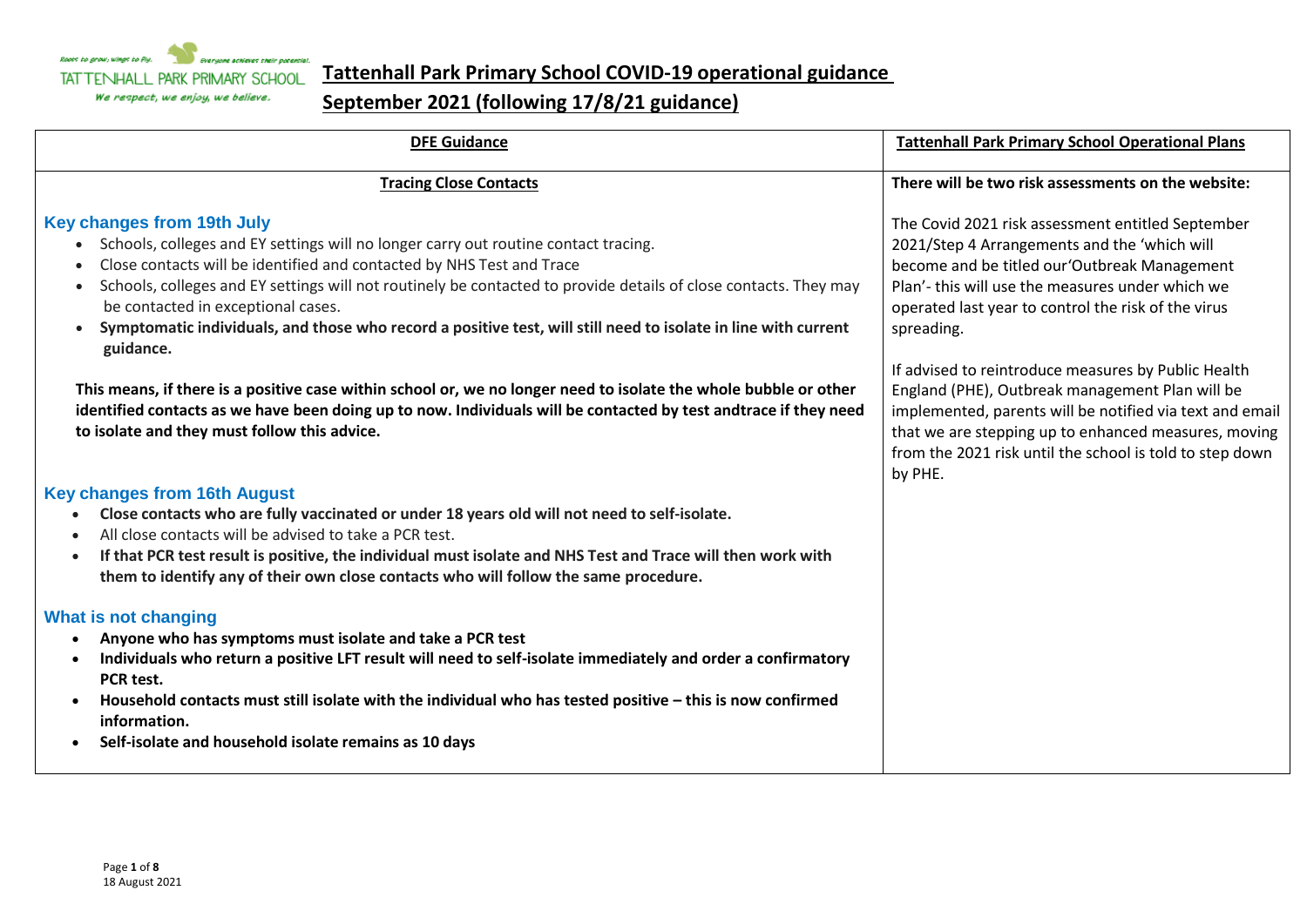| <b>Face Coverings</b>                                                                                                       | Parents are not expected to wear masks on site, nor                                          |
|-----------------------------------------------------------------------------------------------------------------------------|----------------------------------------------------------------------------------------------|
|                                                                                                                             | staff/visitors in corridors or communal areas. However,                                      |
| Face coverings from Step 4: face coverings will no longer be advised for pupils, staff and visitors either in classrooms or | people are most welcome to wear one should they wish                                         |
| in communal areas.                                                                                                          | to. They are advised by the government in crowded                                            |
| The government has removed the legal requirement to wear masks but recommends and expects face coverings to be              | places.                                                                                      |
| worn in crowded places (the school gate would be an example of this) and on public transport, including school              |                                                                                              |
| transport.                                                                                                                  | In the event of an outbreak, and if directed to by Public                                    |
|                                                                                                                             | Health England, staff and parents would be expected to                                       |
|                                                                                                                             | wear masks on site (see outbreak management plan).                                           |
| <b>Bubbles</b>                                                                                                              | Our outbreak management plan will specify the use of<br>bubbles in the event of an outbreak. |
| Pupils will no longer be in Bubbles from the commencement of Step 4 and will mix at play, lunch and in the dinner           |                                                                                              |
| hall. However, wherever possible, staff will stay with their named year group and not move between these.                   |                                                                                              |
|                                                                                                                             |                                                                                              |
| Stepping measures up and down                                                                                               |                                                                                              |
| If we have several confirmed cases within 14 days, the school may have an outbreak. Schools should call the dedicated       | See School Outbreak Management Plan                                                          |
| advice service who will escalate the issue to your local health protection team where necessary and advise if any           |                                                                                              |
| additional action is required, such as implementing elements of your outbreak management plan.                              |                                                                                              |
|                                                                                                                             |                                                                                              |
| Schools can reach them by calling the DfE helpline on 0800 046 8687 and selecting option 1 for advice on the action to      |                                                                                              |
| take in response to a positive case.                                                                                        |                                                                                              |
| <b>Control measures</b>                                                                                                     | 1. During the day, a member of staff in each year                                            |
| You should:                                                                                                                 | should wipe high frequency touch surfaces e.g.                                               |
| 1. Ensure good hand hygiene for everyone. Frequent and thorough hand cleaning should now be regular practice. You           | door handles in their work areas with an anti-                                               |
| should continue to ensure that pupils clean their hands regularly. This can be done with soap and water or hand             | spray and paper roll.                                                                        |
| sanitiser.                                                                                                                  |                                                                                              |
|                                                                                                                             |                                                                                              |
|                                                                                                                             |                                                                                              |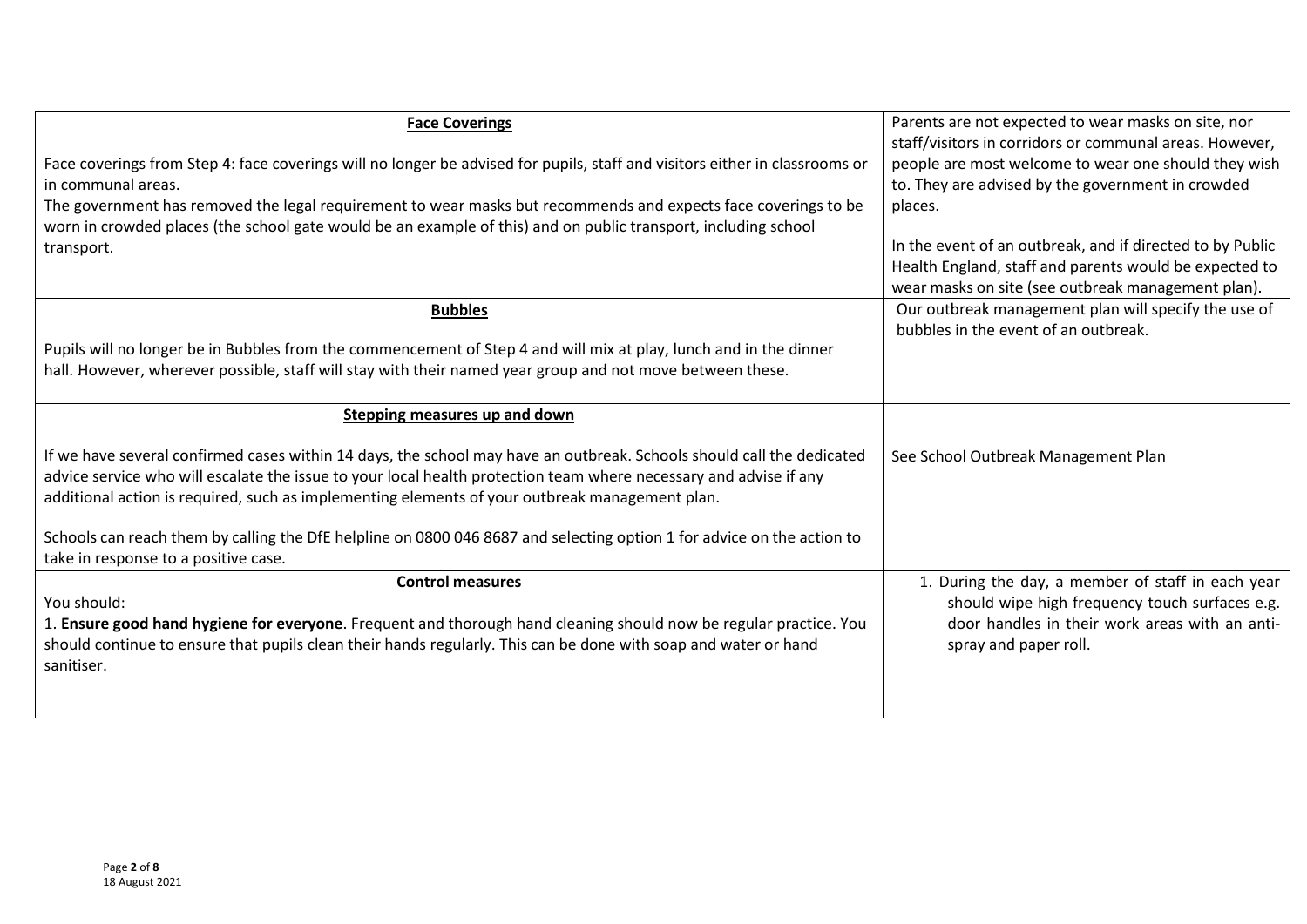| 2. Maintain appropriate cleaning regimes.<br>3. Keep occupied spaces well ventilated.<br>4. Follow public health advice on testing, self-isolation and managing confirmed cases of COVID-19.<br>Pupils, staff and other adults should follow public health advice on when to self-isolate and what to do. They<br>should not come into school if they have symptoms, have had a positive test result or other reasons requiring<br>them to stayat home due to the risk of them passing on COVID-19 (for example, they are required to<br>quarantine). If anyone in your school develops COVID-19 symptoms, however mild, schools should send them<br>home and they should follow public health advice.<br>For everyone with symptoms, they should avoid using public transport and, wherever possible, be collected<br>by a member of their family or household. If a pupil is awaiting collection, they should be left in a room on<br>their own ifpossible and safe to do so. A window should be opened for fresh air ventilation if possible.<br>Appropriate PPE should also be used if close contact is necessary, further information on this can be found in the<br>use ofPPE in education, childcare and children's social care settings guidance. Any rooms they use should be<br>cleaned after they have left. | 2. Pupils and staff will continue with frequent<br>hand washing and use of hand sanitiser. Hand<br>sanitizer will be continued to be provided.<br>3. Lidded bins for used tissues will be in place in<br>allschool areas and will be emptied daily.<br>4. Areas will be continued to be well ventilated.<br>Quarantine room will still be in place at the<br>5.<br>front of school. |
|-------------------------------------------------------------------------------------------------------------------------------------------------------------------------------------------------------------------------------------------------------------------------------------------------------------------------------------------------------------------------------------------------------------------------------------------------------------------------------------------------------------------------------------------------------------------------------------------------------------------------------------------------------------------------------------------------------------------------------------------------------------------------------------------------------------------------------------------------------------------------------------------------------------------------------------------------------------------------------------------------------------------------------------------------------------------------------------------------------------------------------------------------------------------------------------------------------------------------------------------------------------------------------------------------------------------------|-------------------------------------------------------------------------------------------------------------------------------------------------------------------------------------------------------------------------------------------------------------------------------------------------------------------------------------------------------------------------------------|
| The household (including any siblings) should follow the PHE stay at home guidance for households with<br>possible or confirmed coronavirus (COVID-19) infection.                                                                                                                                                                                                                                                                                                                                                                                                                                                                                                                                                                                                                                                                                                                                                                                                                                                                                                                                                                                                                                                                                                                                                       |                                                                                                                                                                                                                                                                                                                                                                                     |
| <b>First Aid</b>                                                                                                                                                                                                                                                                                                                                                                                                                                                                                                                                                                                                                                                                                                                                                                                                                                                                                                                                                                                                                                                                                                                                                                                                                                                                                                        |                                                                                                                                                                                                                                                                                                                                                                                     |
| Each year group has a first aid kit. If a pupil needs any medication - including Piriton, they will receive this in the<br>school office. All other first aid will be delivered in the classroom.                                                                                                                                                                                                                                                                                                                                                                                                                                                                                                                                                                                                                                                                                                                                                                                                                                                                                                                                                                                                                                                                                                                       |                                                                                                                                                                                                                                                                                                                                                                                     |
| Epi pens – Epi pens are stored in the classrooms where children require them. They are also stored in the office.<br>Diabetes management- to be agreed with the pupil and parent at a discrete location as near to the classroom as<br>possible.<br>Asthma inhalers-these are stored in the child's classroom in a plastic box.                                                                                                                                                                                                                                                                                                                                                                                                                                                                                                                                                                                                                                                                                                                                                                                                                                                                                                                                                                                         |                                                                                                                                                                                                                                                                                                                                                                                     |
| <b>Asymptomatic Testing</b>                                                                                                                                                                                                                                                                                                                                                                                                                                                                                                                                                                                                                                                                                                                                                                                                                                                                                                                                                                                                                                                                                                                                                                                                                                                                                             | School will not provide staff with testing kits, as they                                                                                                                                                                                                                                                                                                                            |
| Staff should undertake twice weekly home tests only if they are coming on site until the end of September,<br>when thiswill also be reviewed.                                                                                                                                                                                                                                                                                                                                                                                                                                                                                                                                                                                                                                                                                                                                                                                                                                                                                                                                                                                                                                                                                                                                                                           | are not expected to test over the summer (unless<br>coming onto site). Staff wishing to continue to test can<br>obtain packs from their local pharmacy or ordered<br>online. Packs are available to commence testing in the                                                                                                                                                         |
| There is no need for primary age pupils (those in year 6 and below) to test over the summer period.                                                                                                                                                                                                                                                                                                                                                                                                                                                                                                                                                                                                                                                                                                                                                                                                                                                                                                                                                                                                                                                                                                                                                                                                                     | 10 days prior to returning to school.                                                                                                                                                                                                                                                                                                                                               |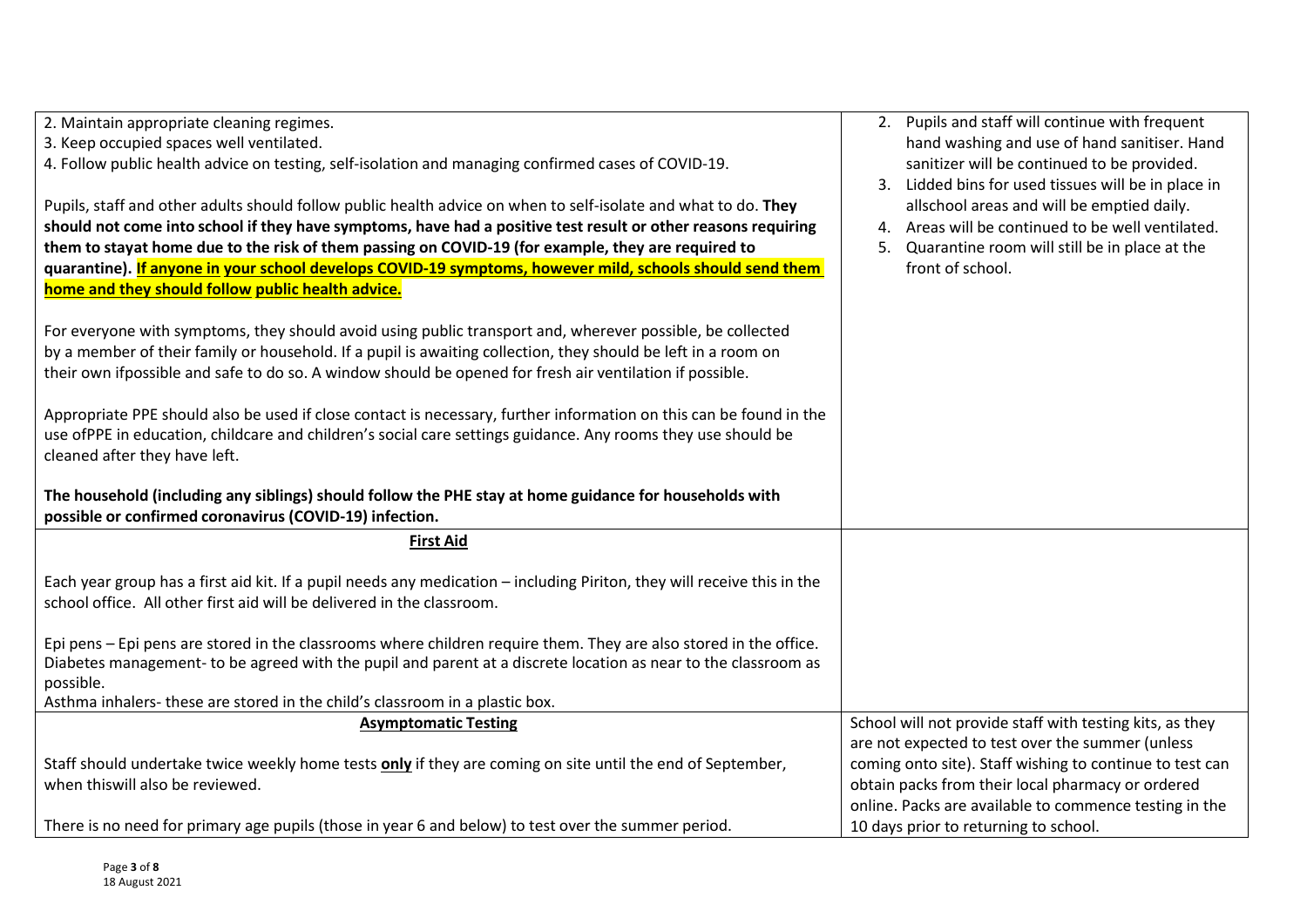| <b>Confirmatory PCR tests</b>                                                                                                                                                                                                                                                                                                                                                                                                |                                                               |
|------------------------------------------------------------------------------------------------------------------------------------------------------------------------------------------------------------------------------------------------------------------------------------------------------------------------------------------------------------------------------------------------------------------------------|---------------------------------------------------------------|
| Staff and pupils with a positive LFD test result should self-isolate in line with the stay at home guidance. They will also<br>need to get a free PCR test to check if they have COVID-19.                                                                                                                                                                                                                                   |                                                               |
| Whilst awaiting the PCR result, the individual should continue to self-isolate. If the PCR test is taken within 2 days of<br>the positive lateral flow test, and is negative, it overrides the self-test LFD test and the pupil can return to school, as<br>long as the individual doesn't have COVID-19 symptoms.                                                                                                           |                                                               |
| <b>Clinically vulnerable children and adults</b>                                                                                                                                                                                                                                                                                                                                                                             |                                                               |
| All CEV children and young people should attend their education setting unless they are one of the very small number<br>of children and young people under paediatric or other specialist care who have been advised by their GP or clinician<br>not to attend.                                                                                                                                                              |                                                               |
| Clinically extremely vulnerable (CEV) people are no longer advised to shield but may wish to take extra precautions to<br>protect themselves, and to follow the practical steps set out in the CEV guidance to minimise their risk of exposure to<br>the virus. Staff in schools who are CEV should currently attend their place of work if they cannot work from home.<br>DHSC will publish updated guidance before Step 4. |                                                               |
| Admitting children into school                                                                                                                                                                                                                                                                                                                                                                                               | There are no longer staggered starts. School times will       |
| In most cases, parents and carers will agree that a pupil with symptoms should not attend the school, given the                                                                                                                                                                                                                                                                                                              | revert to normal<br><b>YR-Y6</b>                              |
| potential risk to others. If a parent or carer insists on a pupil attending your school, you can take the decision to refuse                                                                                                                                                                                                                                                                                                 | Doors open 8.45am                                             |
| the pupil if, in your reasonable judgement, it is necessary to protect other pupils and staff from possible infection with<br>COVID-19. Your decision would need to be carefully considered in light of all the circumstances and current public                                                                                                                                                                             | <b>Registration 9.00am</b><br>Pick up 3.15pm                  |
| health advice.                                                                                                                                                                                                                                                                                                                                                                                                               | <b>Squirrels Nursery</b>                                      |
|                                                                                                                                                                                                                                                                                                                                                                                                                              | $8.45 - 11.45$ – morning session                              |
|                                                                                                                                                                                                                                                                                                                                                                                                                              | 11-45-12.30- lunch<br>12.30-2.45 or 3.30- afternoon depending |
|                                                                                                                                                                                                                                                                                                                                                                                                                              | on funded hours                                               |
|                                                                                                                                                                                                                                                                                                                                                                                                                              |                                                               |
|                                                                                                                                                                                                                                                                                                                                                                                                                              |                                                               |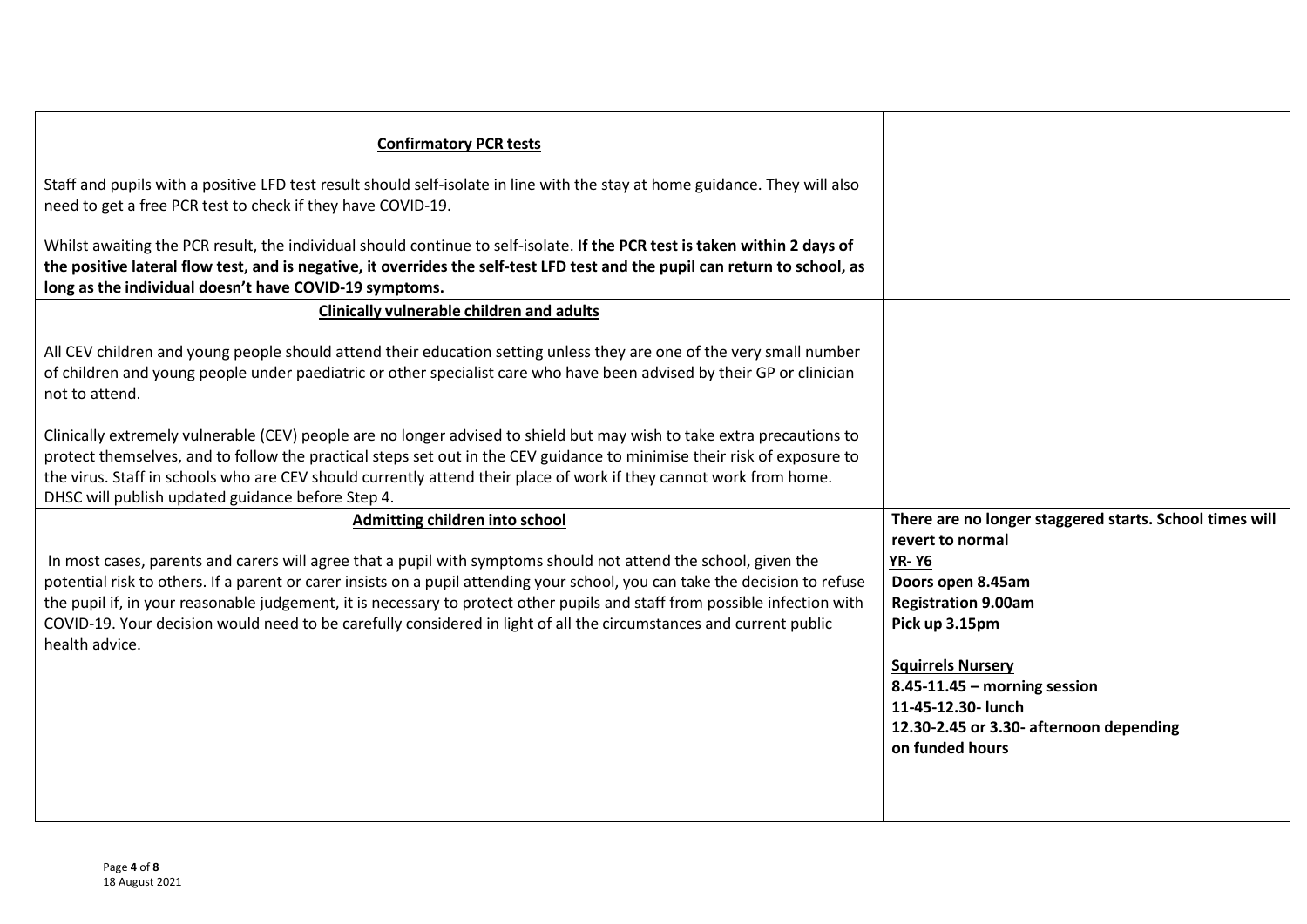| <b>Attendance</b>                                                                                                                                                                                                                                                                                                                                                                                                                                                                                                                                                                                                                             | Taking of term time holiday is actively discouraged.                                                                                                                                                                                                                                          |
|-----------------------------------------------------------------------------------------------------------------------------------------------------------------------------------------------------------------------------------------------------------------------------------------------------------------------------------------------------------------------------------------------------------------------------------------------------------------------------------------------------------------------------------------------------------------------------------------------------------------------------------------------|-----------------------------------------------------------------------------------------------------------------------------------------------------------------------------------------------------------------------------------------------------------------------------------------------|
| School attendance is mandatory for all pupils of compulsory school age and it is priority to ensure that as many children Please refer to attendance policy.                                                                                                                                                                                                                                                                                                                                                                                                                                                                                  |                                                                                                                                                                                                                                                                                               |
| as possible regularly attend school.                                                                                                                                                                                                                                                                                                                                                                                                                                                                                                                                                                                                          |                                                                                                                                                                                                                                                                                               |
| Parents travelling abroad should bear in mind the impact on their child's education which may result from any                                                                                                                                                                                                                                                                                                                                                                                                                                                                                                                                 |                                                                                                                                                                                                                                                                                               |
| requirement to quarantine or isolate upon return.                                                                                                                                                                                                                                                                                                                                                                                                                                                                                                                                                                                             |                                                                                                                                                                                                                                                                                               |
| Pupil wellbeing and support                                                                                                                                                                                                                                                                                                                                                                                                                                                                                                                                                                                                                   | We will screen all pupils on return to school and identify                                                                                                                                                                                                                                    |
| Some pupils may be experiencing a variety of emotions in response to the Covid-19 pandemic, such as anxiety, stress or those who need additional support. This may be provided                                                                                                                                                                                                                                                                                                                                                                                                                                                                |                                                                                                                                                                                                                                                                                               |
| low mood.                                                                                                                                                                                                                                                                                                                                                                                                                                                                                                                                                                                                                                     | via PSHE, group intervention or 1-1 as is appropriate.                                                                                                                                                                                                                                        |
|                                                                                                                                                                                                                                                                                                                                                                                                                                                                                                                                                                                                                                               | Sometime children may require a more informal approach                                                                                                                                                                                                                                        |
|                                                                                                                                                                                                                                                                                                                                                                                                                                                                                                                                                                                                                                               | of "checking-in". Staff and parents will be signposted to                                                                                                                                                                                                                                     |
|                                                                                                                                                                                                                                                                                                                                                                                                                                                                                                                                                                                                                                               | CWAC https://westcheshirechildrenstrust.co.uk/our-way-<br>of-working/recovery-model/                                                                                                                                                                                                          |
|                                                                                                                                                                                                                                                                                                                                                                                                                                                                                                                                                                                                                                               | Which offers useful advice on a range of problems.                                                                                                                                                                                                                                            |
| <b>Remote Education</b>                                                                                                                                                                                                                                                                                                                                                                                                                                                                                                                                                                                                                       | Please refer to the school's Remote Learning Policy.                                                                                                                                                                                                                                          |
|                                                                                                                                                                                                                                                                                                                                                                                                                                                                                                                                                                                                                                               |                                                                                                                                                                                                                                                                                               |
| Tattenhall Park Primary will continue to deliver high quality remote education for next academic year, including for<br>pupils who are abroad, and facing challenges to return due to COVID-19 travel restrictions, for the period they are<br>abroad. The remoteeducation provided will be equivalent in length to the core teaching pupils would receive in school.<br>School will work collaboratively with parents to put in place reasonable adjustments so that pupils with special<br>educational needs can successfully access remote education.                                                                                      |                                                                                                                                                                                                                                                                                               |
| <b>Educational Visits</b>                                                                                                                                                                                                                                                                                                                                                                                                                                                                                                                                                                                                                     |                                                                                                                                                                                                                                                                                               |
| Given the likely gap in COVID-19 related cancellation insurance, if you are considering booking a new visit, whether<br>domestic or international, you are advised to ensure that any new bookings have adequate financial protection in<br>place.<br>You should undertake full adthorough risk assessments in relation to all educational visits and ensure that any public<br>health advice, such as hygiene and ventilation requirements, is included as part of that risk assessment. General<br>guidance about educationalvisits is available and is supported by specialist advice from the Outdoor Education<br>Advisory Panel (OEAP). | When booking future educational trips, the school will<br>ensure the review will include a check on whether<br>financial protection is adequate.<br>The risk assessments and review of outside providers<br>will also include;<br><b>Hygiene</b><br>Ventilation<br><b>Outbreak procedures</b> |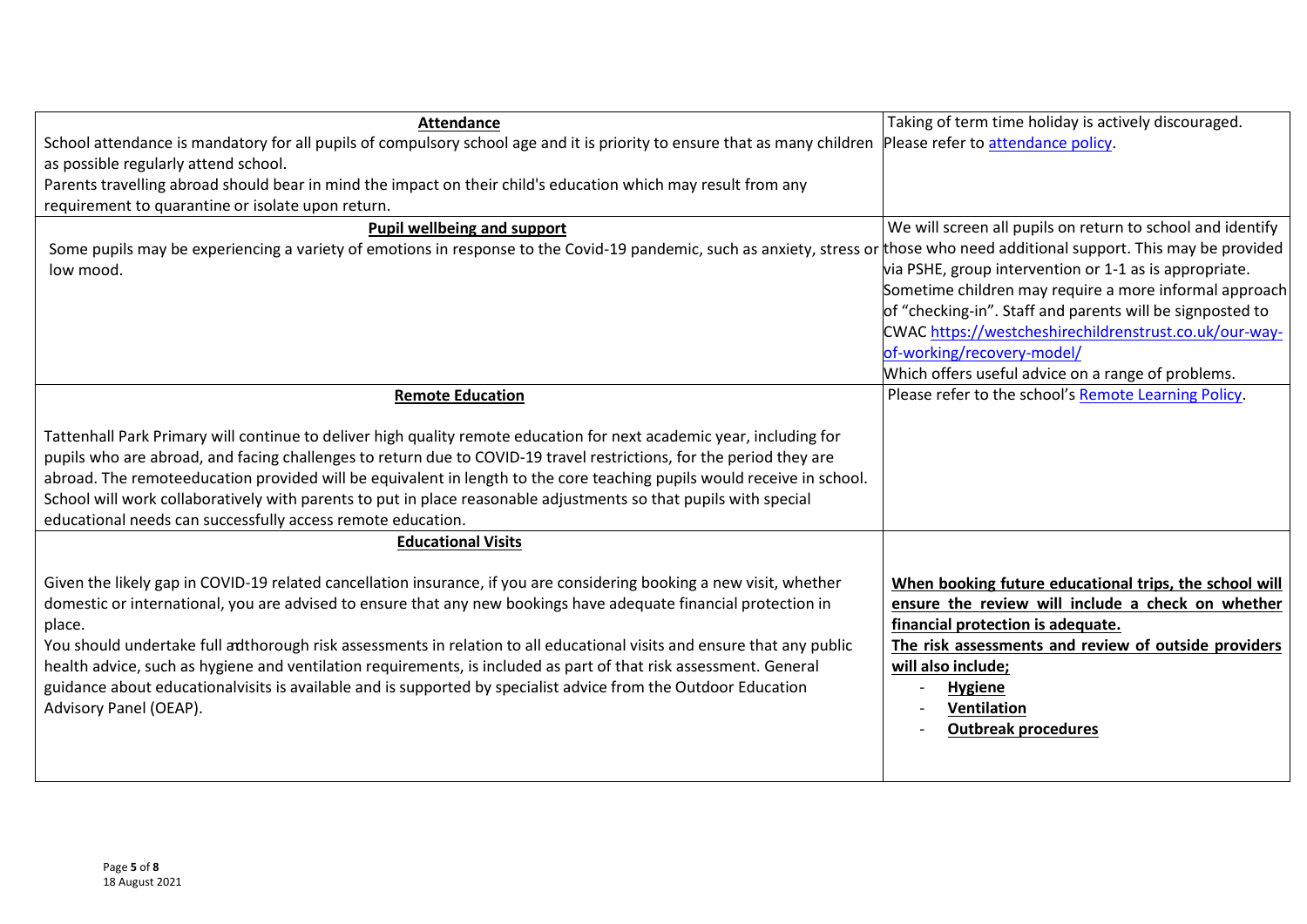| <b>School meals</b>                                                                                                                                                                                                                                                                                                                                                                                                                                                                                              |                                                                                                                                                                                                                                                                               |
|------------------------------------------------------------------------------------------------------------------------------------------------------------------------------------------------------------------------------------------------------------------------------------------------------------------------------------------------------------------------------------------------------------------------------------------------------------------------------------------------------------------|-------------------------------------------------------------------------------------------------------------------------------------------------------------------------------------------------------------------------------------------------------------------------------|
| The school will continue to provide free school meal support to any pupils who are eligible for benefits-related free<br>school meals and who are learning at home during term time.                                                                                                                                                                                                                                                                                                                             |                                                                                                                                                                                                                                                                               |
| <b>School Workforce</b>                                                                                                                                                                                                                                                                                                                                                                                                                                                                                          | School will continue to promote the vaccination                                                                                                                                                                                                                               |
| School leaders are best placed to determine the workforce required to meet the needs of their pupils.<br>Clinically extremely vulnerable (CEV) people are advised, as a minimum, to follow the same guidance as everyone else. It<br>is important that everyone adheres to this guidance, but CEV people may wish to think particularly carefully about the<br>additional precautions they can continue to take. Further information can be found in the guidance on protecting people                           | programme and encourage and support all staff to attend<br>appointments.<br>Staff who feel they are particularly vulnerable and have<br>concerns at this time, should come to speak to the senior<br>leadership team.<br>Should staff choose to wear face masks, this will be |
| who are CEV from COVID-19.<br>Social distancing measures have now ended in the workplace and it is no longer necessary for the government to instruct<br>people to work from home. Employers should be able to explain the measures they have in place to keep CEV staff safe at <i>example</i> ).<br>work. The Health and Safety Executive (HSE) has published guidance on protecting vulnerable workers, including advice<br>for employers and employees on how to talk about reducing risks in the workplace. | supported by school. Wearing a face mask in a busy place<br>will be encouraged (this would include gate duty for<br>Staff are encouraged to keep the classroom/ work spaces<br>well ventilated and ensure there is an exchange of stale                                       |
| We welcome your support in encouraging vaccine take up and enabling staff who are eligible for a vaccination to attend<br>booked vaccine appointments where possible even during term time.                                                                                                                                                                                                                                                                                                                      | air when the classroom is not in use (opening outside<br>doors, for example).                                                                                                                                                                                                 |
| <b>Uniform</b>                                                                                                                                                                                                                                                                                                                                                                                                                                                                                                   |                                                                                                                                                                                                                                                                               |
| Pupils will continue to have an indoor and outdoor PE day each week and, on those days, pupils must ensure there is<br>an appropriate PE kit available.<br>Please ensure children have warm clothes to add layers for outside PE lessons: e.g. t-shirt, hoodie, leggings/jogger<br>bottoms or similar.                                                                                                                                                                                                           |                                                                                                                                                                                                                                                                               |
| <b>Wraparound care</b>                                                                                                                                                                                                                                                                                                                                                                                                                                                                                           | We will recommence our wraparound care in the joint                                                                                                                                                                                                                           |
| Out-of-school settings and wraparound childcare providers can offer provision to all children, without restriction on<br>the reasons for which they may attend.                                                                                                                                                                                                                                                                                                                                                  | school and community space. The contingency plans will<br>be as they were previously last academic year-moving to<br>phase bubbles if the need arises. Other school                                                                                                           |
| We are no longer recommending that it is necessary to keep children in consistent groups ('bubbles'). This means that<br>bubbles will not need to be used for any summer provision or from the autumn term.                                                                                                                                                                                                                                                                                                      | contingency measures will also be adopted.                                                                                                                                                                                                                                    |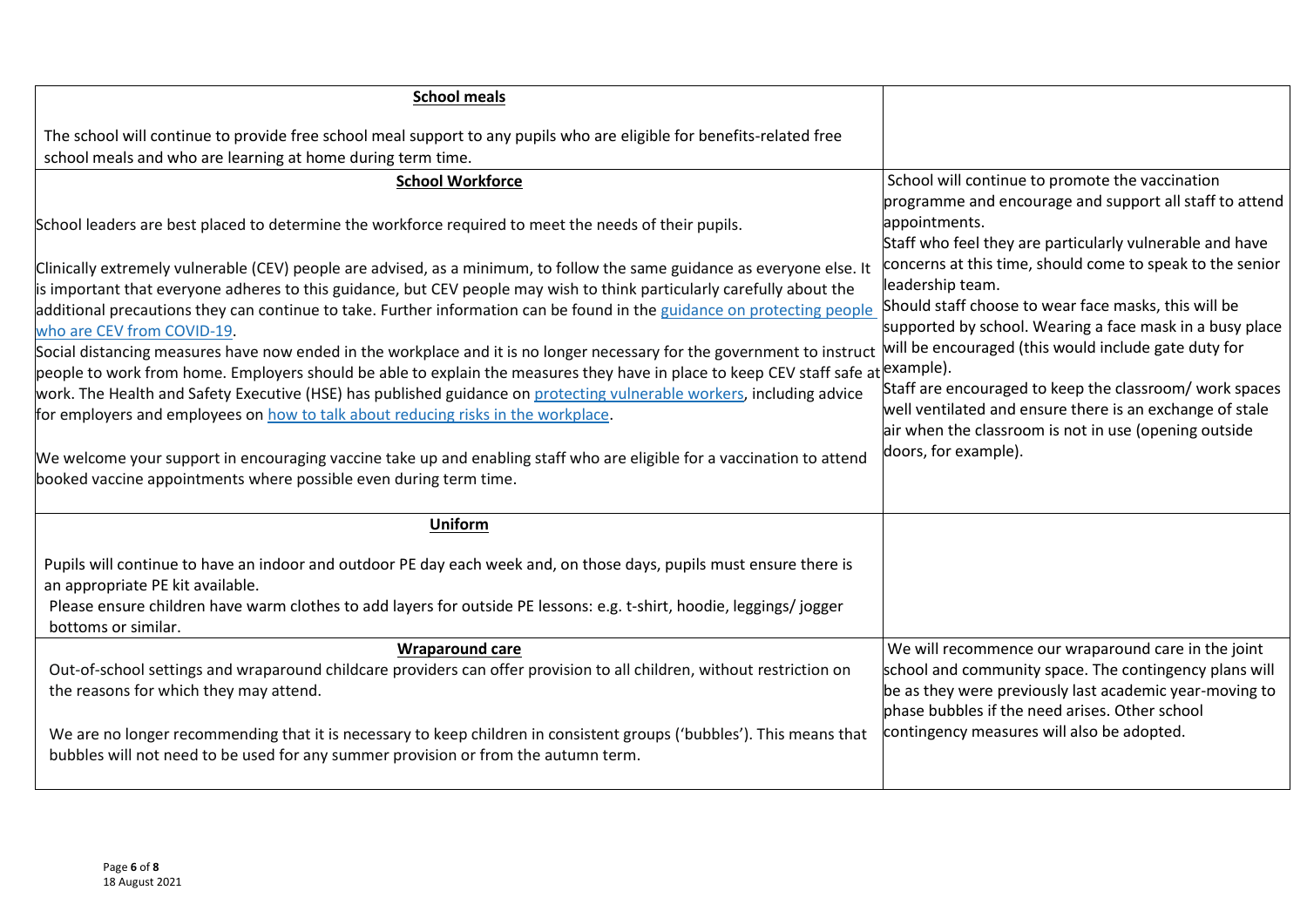| You should make sure your contingency plans (outbreak management plans) cover the possibility that in some local<br>areas it may become necessary to reintroduce 'bubbles' for a temporary period, to reduce mixing between groups. |  |
|-------------------------------------------------------------------------------------------------------------------------------------------------------------------------------------------------------------------------------------|--|
|                                                                                                                                                                                                                                     |  |